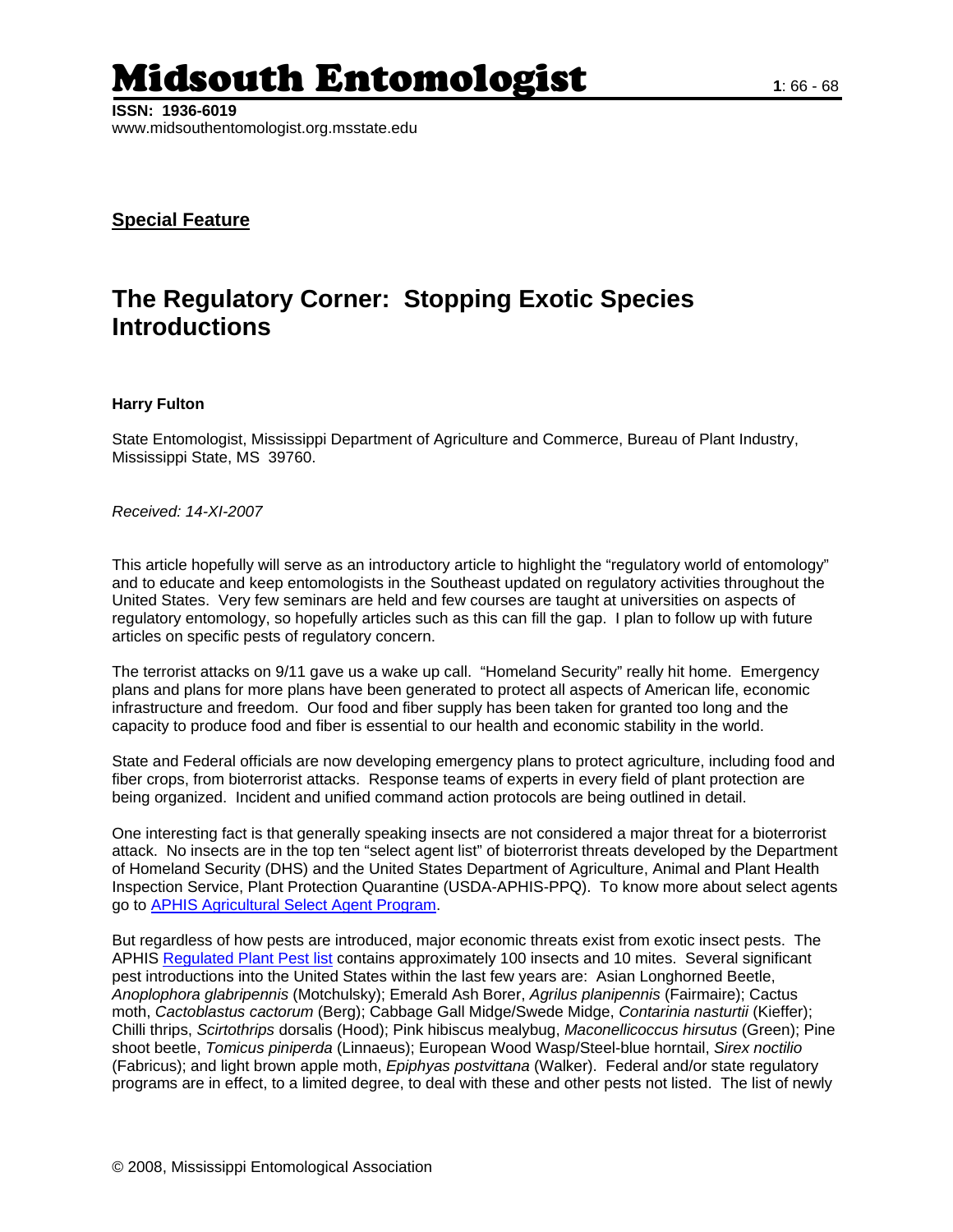introduced destructive pests seems to be ever demanding and getting longer and available resources are always in short supply.

None of the above pests pose a more serious threat to our forest industry than the European wood wasp. USDA/APHIS/PPQ is trying to get a better handle on likely pathways for many wood destroying pests to get into the U.S., such as "solid wood packing material." It is used to make pallets and frameworks to ship large appliances and motorized equipment, and even includes coarse wood packing chips. The European wood wasp was recently found in an insect trap in New York in and/or near a warehouse in February 2005. According to records it must have somehow survived fumigation on a shipment that came into port. In the past it has been intercepted at ports of entry on solid wood packing materials. With hundreds of traps having been monitored since then it has been found in Pennsylvania, Michigan and Vermont.

Several species of *Sirex* are found in the United States, but none are as devastating as *Sirex noctilio.* For example, in the late 1940's, a severe drought occurred in New Zealand and by 1959 this pest had decimated 80% of the *Pinus radiata* population. For more information, see USDA Pest Alert [NA-PR-07-](http://www.na.fs.fed.us/spfo/pubs/pest_al/sirex_woodwasp/sirex_woodwasp.htm) [05](http://www.na.fs.fed.us/spfo/pubs/pest_al/sirex_woodwasp/sirex_woodwasp.htm) and the *[Sirex noctilo](http://www.spfnic.fs.fed.us/exfor/data/pestreports.cfm?pestidval=33&langdisplay=english)* pest report. It also had destroyed large acreages of *Pinus radiata* in Tasmania by 1951. *Sirex noctilio* is a very destructive insect pest of all *Pinus* species.

*Sirex noctilio* females carry a symbiotic fungus that debilitates the host plant when injected, along with the mucus, at oviposition. This causes even more damage than do the woodboring larvae. Trees under stress from drought or other reasons are very susceptible to attack. Larvae chew serpentine galleries in the wood and are sustained nutritionally by the fungus.

Females make their initial flights within two-miles of their rearing site. They are strong fliers, according to some sources are capable of flying over 100 miles. They would be a regulatory nightmare if it became necessary to try to eradicate or control their spread.

Adult females vary in length from 20 to 40 mm. They are metallic blue with orange legs. Adult males have a dark blue third pair of legs and an orange abdomen. They can only be distinguished from other species of *Sirex* by trained insect taxonomists. For more information readers may go to [the APHIS](http://www.aphis.usda.gov/plant_health/plant_pest_info/sirex/index.shtml) *Sirex [noctilo](http://www.aphis.usda.gov/plant_health/plant_pest_info/sirex/index.shtml)* page.

Two other examples listed earlier are emerald ash borer and Asian longhorned beetle. Eradication and control programs for these two pests in the Northeast U.S. have cost the taxpayers tens of millions of dollars to date and have destroyed timber and disrupted landscapes worth much more. They both are also suspected of entering the U.S. on solid wood packaging materials.

Pathways for introduction of exotic pests are becoming unlimited with so many people immigrating, traveling overseas and even entering the country illegally. Our vast global transportation system and increasing numbers of worldwide travelers makes the introduction of exotic pests more probable and puts more pressure on our safeguarding programs for food and fiber crops. Individuals and businesses are illegally and even legally bypassing needed inspections at airports, seaports and other ports of entry. Sometimes this is due to ignorance, sometimes it is intentional. Consequently, the ability to inspect and isolate articles capable of transporting serious pests is becoming more complicated for regulatory officials.

All businesses involved in interstate and global trade must be proactive and become more self-policing to insure better protection of agriculture and food for all. Researchers studying and collecting insects in other countries must obtain the necessary USDA/APHIS/PPQ permits before bringing any live insect into the country.

So now you understand all the excitement! The whole point of this article is to introduce readers to the concerns about potentials for introduction of exotic pests and the need for everyone, especially entomologists and researchers who know bugs, to be on the lookout for different pest problems that could be the result of a new pest introduction. International commerce is big business and the border/port inspections conducted by Department of Homeland Security personnel are limited in capabilities. Early